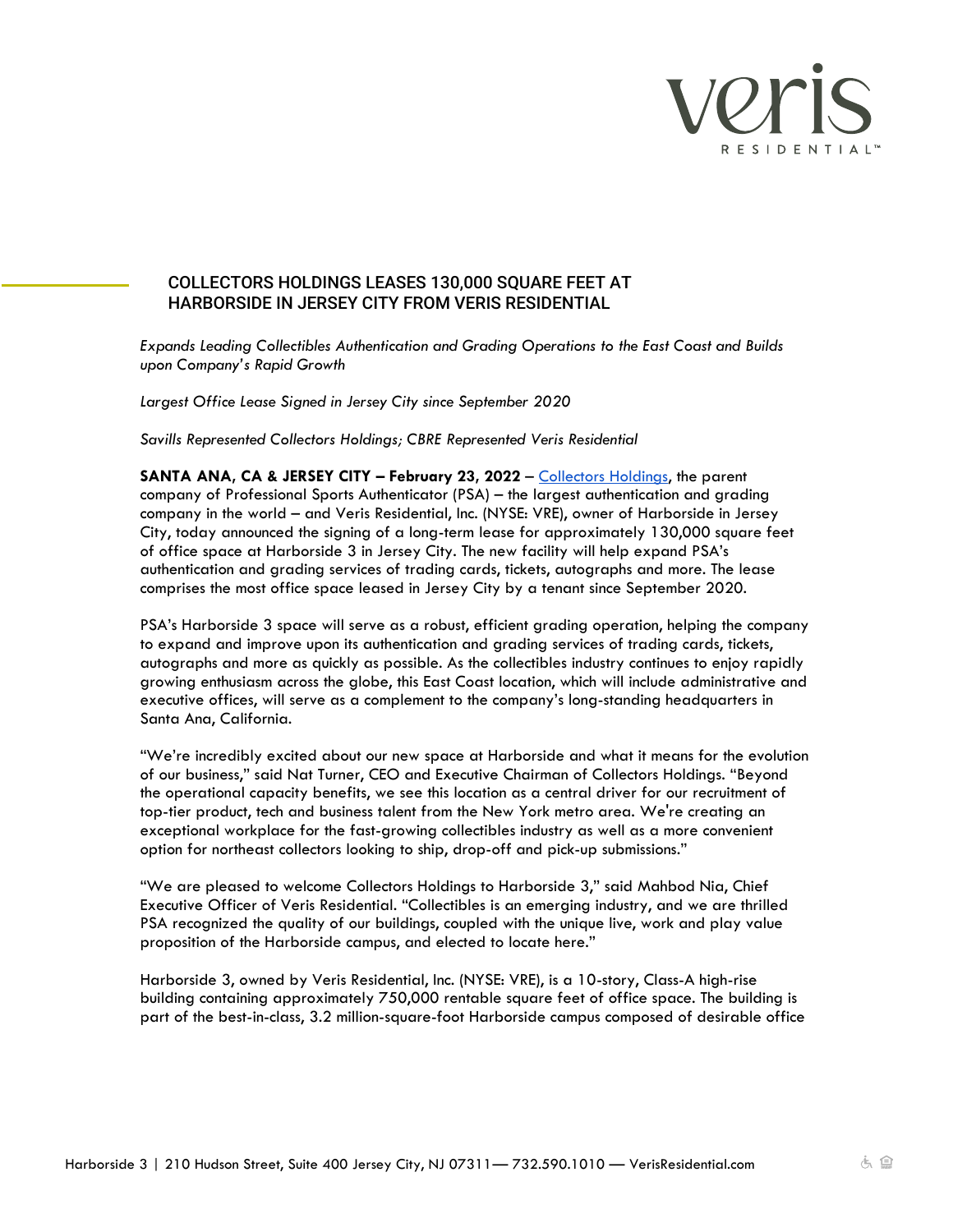

space with captivating views of Manhattan and numerous on-site amenities, including a large atrium with seating and event space, food hall, retail concourse, Whole Foods Market, daycare center, bank, urgent-and-primary care medical office, two parking garages, and 3,000 residential units.

The campus also has outdoor areas, including a pedestrian plaza, a boardwalk along the Hudson River, and, from April through October, Smorgasburg, the largest weekly open-air food market in the United States. Harborside is conveniently located directly adjacent to the Exchange Place PATH station and offers an on-campus NJ Transit Light Rail station, on-campus New York Waterway Ferry terminal, and easy access to NJ Transit's Hoboken terminal and Newark Airport.

Collectors Holdings will have a select number of staff members at the new location this year and expects its authentication and grading services at the site to be fully operational in 2023. PSA's existing East Coast office, based in Woodbridge, NJ, will eventually be merged with the Jersey City facility.

"Opening our doors on the East Coast, at a location ideally located to several substantial population centers, will not only expand our operations, but also help to significantly boost our daily output and turnaround times," added PSA President Kevin Lenane. "We believe this development is a tremendous step forward for the collecting community as we continue to reinvest in our business and deliver the growth that's been asked of PSA."

Zev Holzman and Christopher Marx of Savills represented Collectors Holdings in the transaction, while CBRE represented Veris Residential.

Holzman, an Executive Managing Director at Savills, stated, "Harborside 3, with its desirable office space and connectivity to New York City, was the ideal opportunity for PSA's East Coast location. We are thrilled to have been able to bring this complex transaction to finalization, and feel that Harborside campus will offer Collectors' employees an unmatched office experience with all of the amenities sought by today's top-tier tenant class."

# **About Collectors Holdings**

Collectors Holdings is the global leader in authentication and management of collectibles, with offices in Los Angeles, New York, Seattle, Hong Kong, Shanghai, Tokyo and Paris. Collectors provides hobbyists and alternative asset investors with best-in-class products, tools and services that power the collectibles industry. Collectors brands include leading authentication and grading services PSA (trading cards and memorabilia), PCGS (coins and currency), and WATA (video games and pop culture), as well as online collectibles marketplace, Goldin. Visit http://www.collectorsuniverse.com for more information.